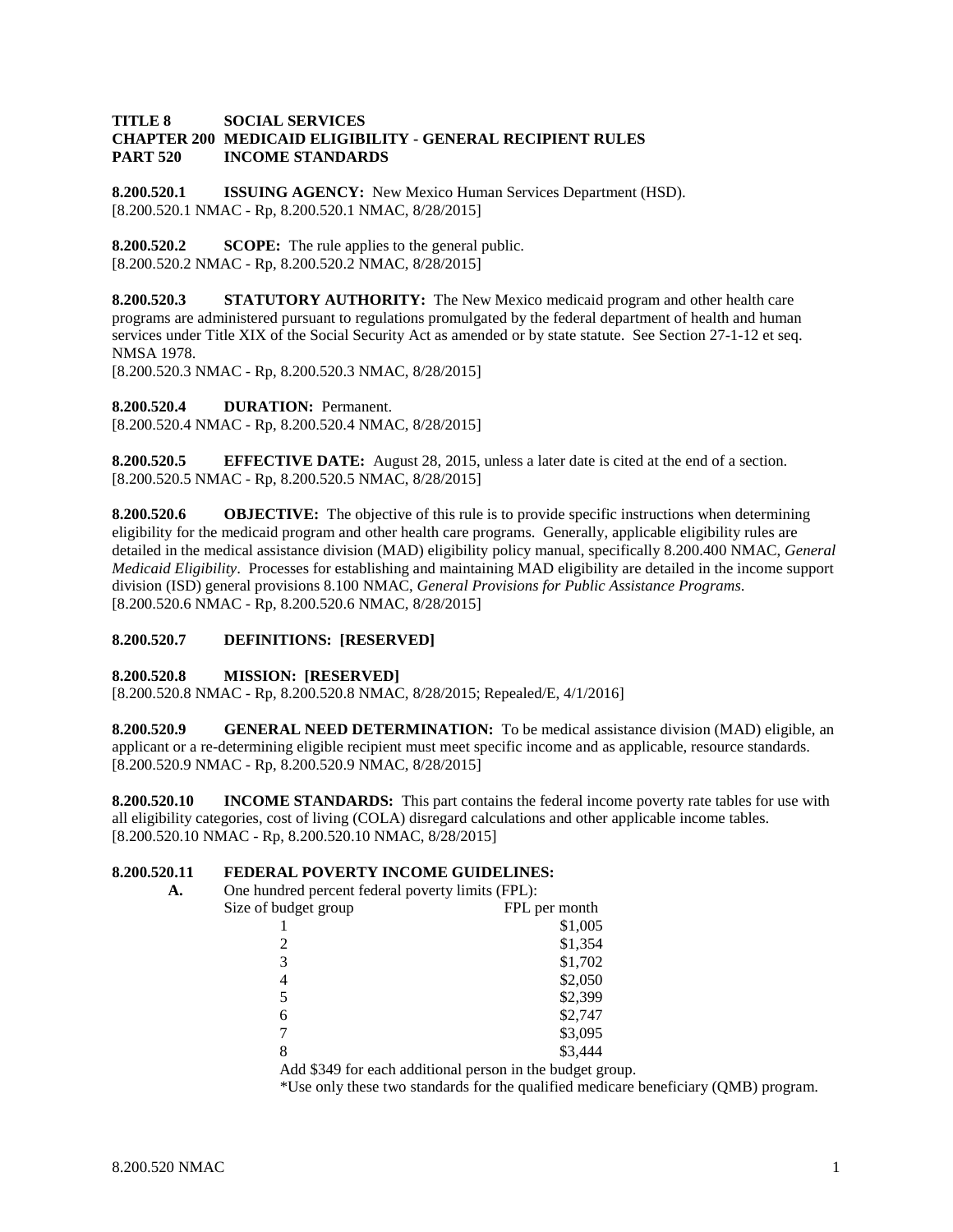**B.** One hundred twenty percent FPL: This income level is used only in the determination of the maximum income limit for specified low income medicare beneficiaries (SLIMB) applicants or eligible recipients.

- Applicant or eligible recipient<br>
1. Individual At least \$1,005 pe 1. Individual At least \$1,005 per month but no more than \$1,206 per month.<br>2. Couple At least \$1,354 per month but no more than \$1,624 per month.
	- At least \$1,354 per month but no more than \$1,624 per month.

applicant with an ineligible spouse when income is deemed. **C.** One hundred thirty-three percent FPL:

| Size of budget group | FPL per month |
|----------------------|---------------|
|                      | \$1,337       |
| 2                    | \$1,800       |
| 3                    | \$2,264       |
| 4                    | \$2,727       |
|                      | \$3,190       |
| 6                    | \$3,654       |
|                      | \$4,117       |
|                      | \$4,580       |
|                      |               |

Add \$463 for each additional person in the budget group.

**D.** One hundred thirty-five percent FPL: This income level is used only in the determination of the maximum income limit for a qualified individual 1 (QI1) applicant or eligible recipient. For purposes of this eligibility calculation, "couple" means an applicant couple or an applicant with an ineligible spouse when income is deemed. The following income levels apply:

|    | Applicant or eligible recipient      | Amount                                                         |
|----|--------------------------------------|----------------------------------------------------------------|
|    | Individual<br>1.                     | At least \$1,206 per month but no more than \$1,357 per month. |
|    | $\overline{2}$ .<br>Couple           | At least \$1,624 per month but no more than \$1,827 per month. |
| E. | One hundred eighty-five percent FPL: |                                                                |
|    | Size of budget group                 | FPL per month                                                  |
|    | 1                                    | \$1,860                                                        |
|    | $\overline{\mathbf{c}}$              | \$2,504                                                        |
|    | $\overline{3}$                       | \$3,149                                                        |
|    | $\overline{\mathcal{L}}$             | \$3,793                                                        |
|    | 5                                    | \$4,437                                                        |
|    | 6                                    | \$5,082                                                        |
|    | 7                                    | \$5,726                                                        |
|    | 8                                    | \$6,371                                                        |
|    |                                      | Add \$645 for each additional person in the budget group.      |
| F. | Two hundred percent FPL:             |                                                                |
|    | Size of budget group                 | FPL per month                                                  |
|    | 1                                    | \$2,010                                                        |
|    | $\overline{c}$                       | \$2,707                                                        |
|    | 3                                    | \$3,404                                                        |
|    | $\overline{4}$                       | \$4,100                                                        |
|    | 5                                    | \$4,797                                                        |
|    | 6                                    | \$5,494                                                        |
|    | $\overline{7}$                       | \$6,190                                                        |
|    | 8                                    | \$6,887                                                        |
|    |                                      | Add \$697 for each additional person in the budget group.      |
| G. | Two hundred thirty-five percent FPL: |                                                                |
|    | Size of budget group                 | FPL per month                                                  |
|    | 1                                    | \$2,362                                                        |
|    | $\overline{\mathbf{c}}$              | \$3,181                                                        |
|    | 3                                    | \$3,999                                                        |
|    | $\overline{\mathcal{L}}$             | \$4,818                                                        |
|    | 5                                    | \$5,637                                                        |
|    | 6                                    | \$6,455                                                        |
|    | 7                                    | \$7,274                                                        |

For purposes of this eligibility calculation, "couple" means an applicant couple or an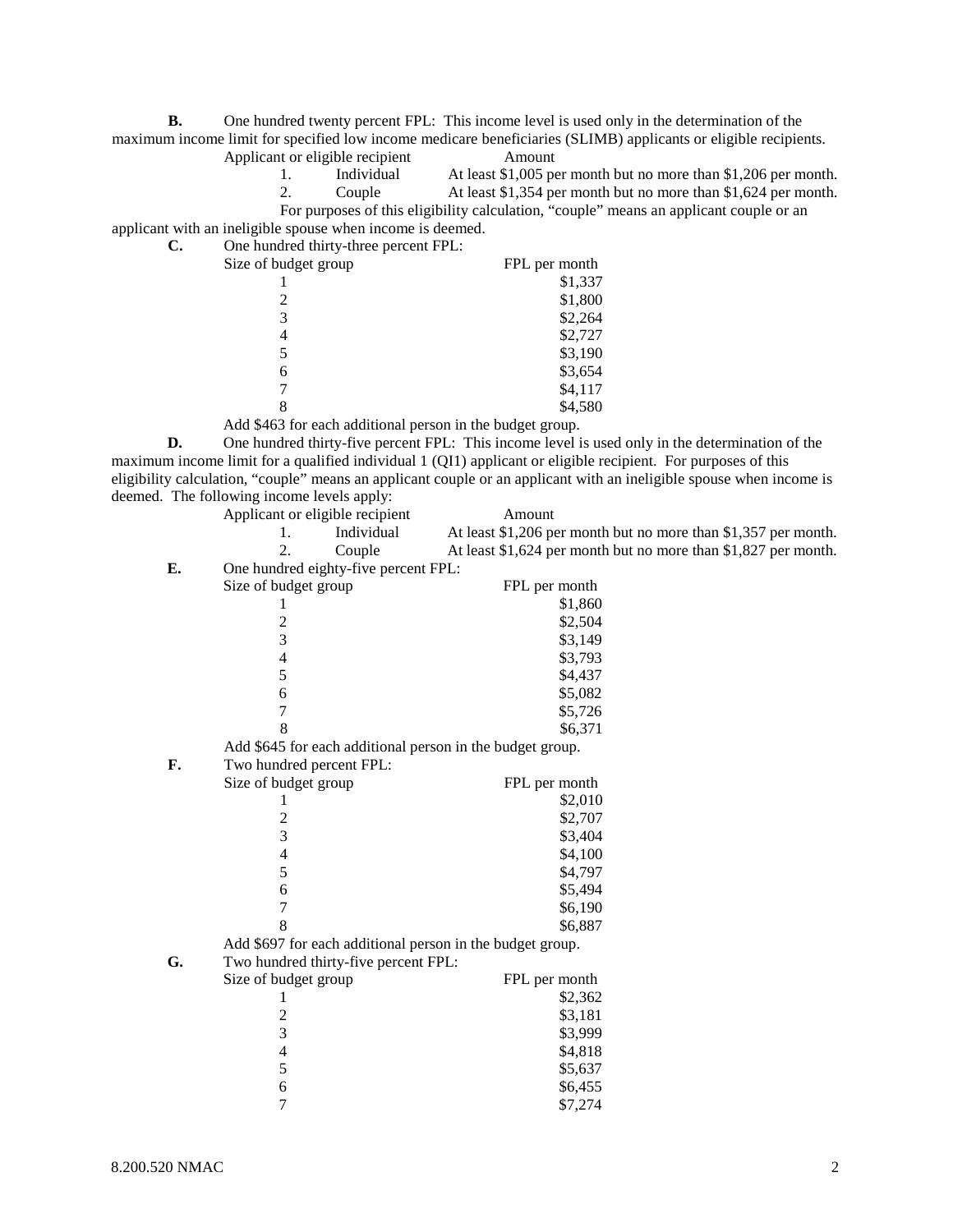| ۰.<br>×. |        |  |
|----------|--------|--|
|          | I      |  |
| u        |        |  |
| ٧        | I<br>I |  |

\$8,092

Add \$818 for each additional person in the budget group.

**H.** Two hundred fifty percent FPL:

| . .                  |               |
|----------------------|---------------|
| Size of budget group | FPL per month |
|                      | \$2,513       |
| 2                    | \$3,384       |
| 3                    | \$4,255       |
|                      | \$5,125       |
| 5                    | \$5,996       |
| 6                    | \$6,867       |
|                      | \$7,738       |
|                      | \$8,609       |
|                      |               |

Add \$871 for each additional person in the budget group.

[8.200.520.11 NMAC - Rp, 8.200.520.11 NMAC, 8/28/2015; A/E, 4/1/2016; A/E, xx/xx/xx]

# **8.200.520.12 COST OF LIVING ADJUSTMENT (COLA) DISREGARD COMPUTATION:** The

countable social security benefit without the COLA is calculated using the COLA increase table as follows:

**A.** divide the current gross social security benefit by the COLA increase in the most current year; the result is the social security benefit before the COLA increase;<br>**B.** divide the result from Subsection A above by

**B.** divide the result from Subsection A above by the COLA increase from the previous period or year; the result is the social security benefit before the increase for that period or year; and

**C.** repeat Subsection B above for each year, through the year that the applicant or eligible recipient received both social security benefits and supplemental security income (SSI); the final result is the countable social security benefit.

| COLA Increase and disregard table |                 |                |                    |
|-----------------------------------|-----------------|----------------|--------------------|
|                                   | Period and year | COLA increase  | $=$ benefit before |
| $\mathbf{1}$                      | 2017 Jan - Dec  | 0.3            | Jan 17             |
| $\overline{2}$                    | 2016 Jan - Dec  | $\overline{0}$ | Jan $16$           |
| 3                                 | 2015 Jan - Dec  | 1.017          | Jan $15$           |
| $\overline{\mathbf{4}}$           | 2014 Jan - Dec  | 1.015          | Jan 14             |
| 5                                 | 2013 Jan - Dec  | 1.017          | Jan 13             |
| 6                                 | 2012 Jan - Dec  | 1.037          | Jan 12             |
| 7                                 | 2011 Jan - Dec  | $\theta$       | Jan 11             |
| 8                                 | 2010 Jan - Dec  | $\mathbf{1}$   | Jan 10             |
| 9                                 | 2009 Jan - Dec  | 1              | Jan 09             |
| 10                                | 2008 Jan - Dec  | 1.058          | Jan <sub>08</sub>  |
| 11                                | 2007 Jan - Dec  | 1.023          | Jan 07             |
| 12                                | 2006 Jan - Dec  | 1.033          | Jan 06             |
| 13                                | 2005 Jan - Dec  | 1.041          | Jan $05$           |
| 14                                | 2004 Jan - Dec  | 1.027          | Jan <sub>04</sub>  |
| 15                                | 2003 Jan - Dec  | 1.021          | Jan <sub>03</sub>  |
| 16                                | 2002 Jan - Dec  | 1.014          | Jan $02$           |
| 17                                | 2001 Jan - Dec  | 1.026          | Jan 01             |
| 18                                | 2000 Jan - Dec  | 1.035          | Jan 00             |
| 19                                | 1999 Jan - Dec  | 1.025          | Jan 99             |
| 20                                | 1998 Jan - Dec  | 1.013          | Jan 98             |
| 21                                | 1997 Jan - Dec  | 1.021          | Jan 97             |
| 22                                | 1996 Jan - Dec  | 1.029          | Jan 96             |
| 23                                | 1995 Jan - Dec  | 1.026          | Jan 95             |
| 24                                | 1994 Jan - Dec  | 1.028          | Jan 94             |
| 25                                | 1993 Jan - Dec  | 1.026          | Jan 93             |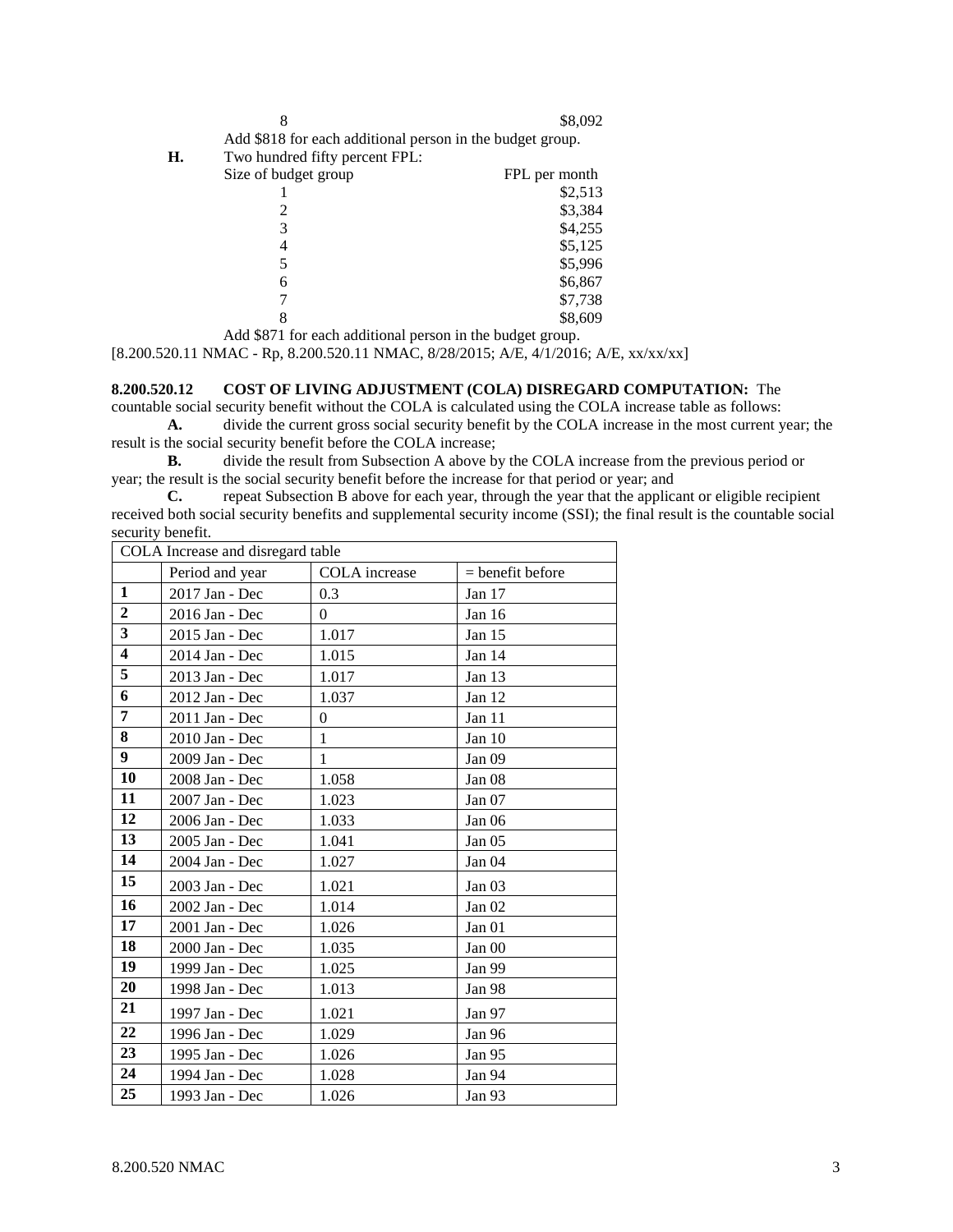| COLA Increase and disregard table |                     |               |                    |
|-----------------------------------|---------------------|---------------|--------------------|
|                                   | Period and year     | COLA increase | $=$ benefit before |
| 26                                | 1992 Jan - Dec      | 1.03          | Jan 92             |
| 27                                | 1991 Jan - Dec      | 1.037         | Jan 91             |
| 28                                | 1990 Jan - Dec      | 1.054         | Jan 90             |
| 29                                | 1989 Jan - Dec      | 1.047         | Jan 89             |
| 30                                | 1988 Jan - Dec      | 1.04          | Jan 88             |
| 31                                | 1987 Jan - Dec      | 1.042         | Jan 87             |
| 32                                | 1986 Jan - Dec      | 1.013         | Jan 86             |
| 33                                | 1985 Jan - Dec      | 1.031         | Jan 85             |
| 34                                | 1984 Jan - Dec      | 1.035         | Jan 84             |
| 35                                | 1982 Jul - 1983 Dec | 1.035         | Jul 82             |
| 36                                | 1981 Jul - 1982 Jun | 1.074         | <b>Jul 81</b>      |
| 37                                | 1980 Jul - 1981 Jun | 1.112         | <b>Jul 80</b>      |
| 38                                | 1979 Jul - 1980 Jun | 1.143         | Jul 79             |
| $\left[39\right]$                 | 1978 Jul - 1979 Jun | 1.099         | Jul 78             |
| 40                                | 1977 Jul - 1978 Jun | 1.065         | Jul 77             |
| 41                                | 1977 Apr - 1977 Jun | 1.059         | Apr 77             |

[8.200.520.12 NMAC - Rp, 8.200.520.12 NMAC, 8/28/2015; A/E, 1/1/2016; A/E, 3/1/2017]

| 8.200.520.13      |            |             |            |            |             | FEDERAL BENEFIT RATES (FBR) AND VALUE OF ONE-THIRD REDUCTION (VTR): |
|-------------------|------------|-------------|------------|------------|-------------|---------------------------------------------------------------------|
| Year              | Individual | Institution | Individual | Couple     | Institution | Couple                                                              |
|                   | <b>FBR</b> | <b>FBR</b>  | <b>VTR</b> | <b>FBR</b> | <b>FBR</b>  | <b>VTR</b>                                                          |
| $1/89$ to $1/90$  | \$368      | \$30        | \$122.66   | \$553      | \$60        | \$184.33                                                            |
| $1/90$ to $1/91$  | \$386      | \$30        | \$128.66   | \$579      | \$60        | \$193.00                                                            |
| $1/91$ to $1/92$  | \$407      | \$30        | \$135.66   | \$610      | \$60        | \$203.33                                                            |
| $1/92$ to $1/93$  | \$422      | \$30        | \$140.66   | \$633      | \$60        | \$211.00                                                            |
| 1/93 to 1/94      | \$434      | \$30        | \$144.66   | \$652      | \$60        | \$217.33                                                            |
| $1/94$ to $1/95$  | \$446      | \$30        | \$148.66   | \$669      | \$60        | \$223.00                                                            |
| $1/95$ to $1/96$  | \$458      | \$30        | \$152.66   | \$687      | \$60        | \$229.00                                                            |
| $1/96$ to $1/97$  | \$470      | \$30        | \$156.66   | \$705      | \$60        | \$235.00                                                            |
| $1/97$ to $1/98$  | \$484      | \$30        | \$161.33   | \$726      | \$60        | \$242.00                                                            |
| $1/98$ to $1/99$  | \$494      | \$30        | \$164.66   | \$741      | \$60        | \$247.00                                                            |
| $1/99$ to $1/00$  | \$500      | \$30        | \$166.66   | \$751      | \$60        | \$250.33                                                            |
| $1/00$ to $1/01$  | \$512      | \$30        | \$170.66   | \$769      | \$60        | \$256.33                                                            |
| $1/01$ to $1/02$  | \$530      | \$30        | \$176.66   | \$796      | \$60        | \$265.33                                                            |
| $1/02$ to $1/03$  | \$545      | \$30        | \$181.66   | \$817      | \$60        | \$272.33                                                            |
| $1/03$ to $1/04$  | \$552      | \$30        | \$184.00   | \$829      | \$60        | \$276.33                                                            |
| $1/04$ to $1/05$  | \$564      | \$30        | \$188      | \$846      | \$60        | \$282.00                                                            |
| $1/05$ to $1/06$  | \$579      | \$30        | \$193      | \$869      | \$60        | \$289.66                                                            |
| $1/06$ to $1/07$  | \$603      | \$30        | \$201      | \$904      | \$60        | \$301.33                                                            |
| $1/07$ to $1/08$  | \$623      | \$30        | \$207.66   | \$934      | \$60        | \$311.33                                                            |
| $1/08$ to $1/09$  | \$637      | \$30        | \$212.33   | \$956      | \$60        | \$318.66                                                            |
| $1/09$ to $1/10$  | \$674      | \$30        | \$224.66   | \$1,011    | \$60        | \$337                                                               |
| $1/10$ to $1/11$  | \$674      | \$30        | \$224.66   | \$1,011    | \$60        | \$337                                                               |
| $1/11$ to $1/12$  | \$674      | \$30        | \$224.66   | \$1,011    | \$60        | \$337                                                               |
| $1/12$ to $1/13$  | \$698      | \$30        | \$232.66   | \$1,048    | \$60        | \$349.33                                                            |
| $1/13$ to $1/14$  | \$710      | \$30        | \$237      | \$1,066    | \$60        | \$355                                                               |
| $1/14$ to $1/15$  | \$721      | \$30        | \$240      | \$1082     | \$60        | \$361                                                               |
| $1/15$ to $12/15$ | \$733      | \$30        | \$244      | \$1,100    | \$60        | \$367                                                               |
| $1/16$ to $12/16$ | \$733      | \$30        | \$244      | \$1,100    | \$60        | \$367                                                               |
| $1/17$ to $12/17$ | \$735      | \$30        | \$245      | \$1,103    | \$60        | \$368                                                               |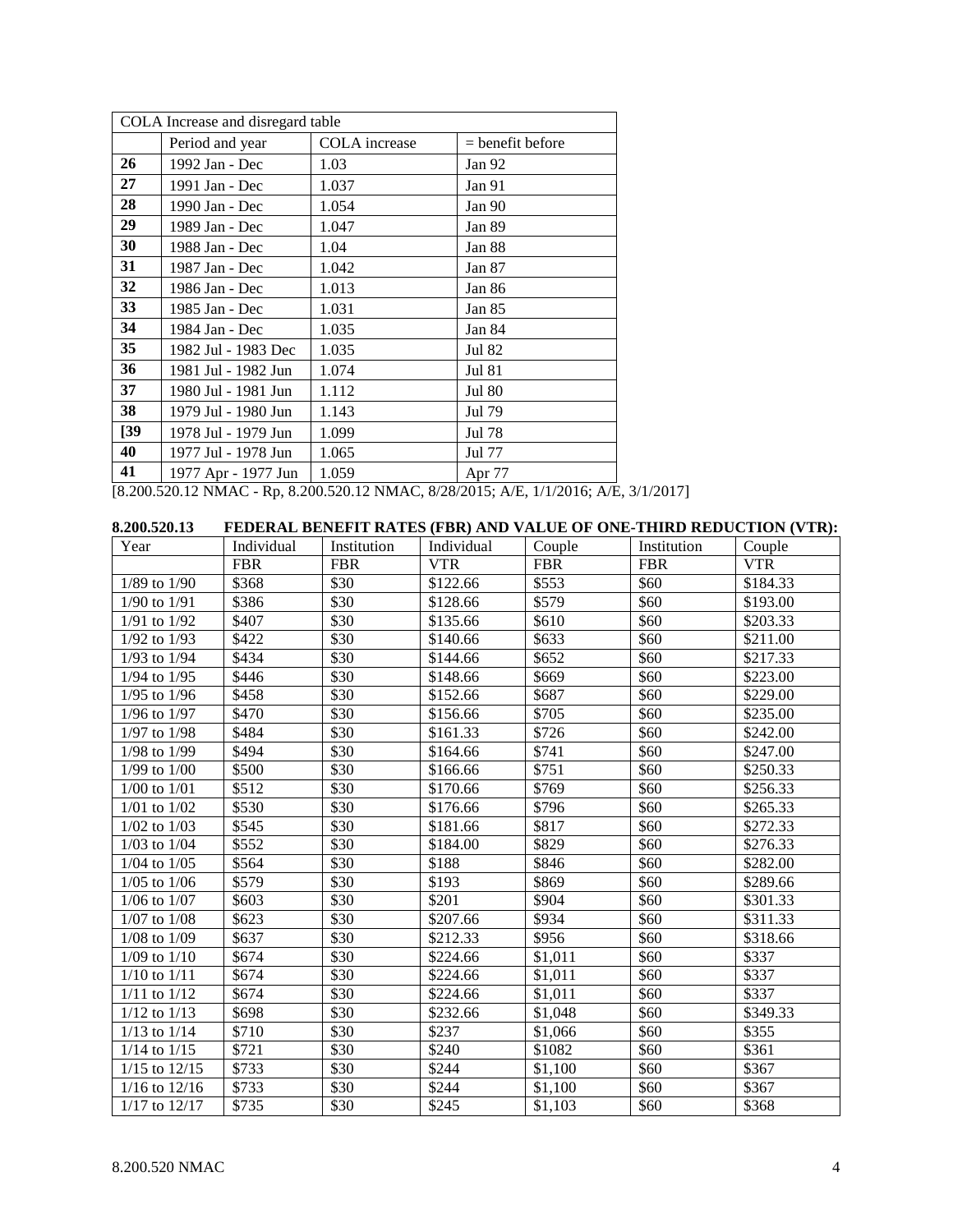- A. Ineligible child deeming allocation is \$350.00.<br>**B.** Part B premium is \$134.00 per month.
- **B.** Part B premium is \$134.00 per month.<br>**C.** VTR (value of one third reduction) is u

**C.** VTR (value of one third reduction) is used when an individual or a couple lives in the household of another and receives food and shelter from the household or when the individual or the couple is living on his or her own household but receiving support and maintenance from others.

**D.** The SSI resource standard is \$2000 for an individual and \$3000 for a couple. [8.200.520.13 NMAC - Rp, 8.200.520.13 NMAC, 8/28/2015; A/E, 1/1/2016; A/E, 3/1/2017]

| 8.200.520.14 |                  | UNISEX LIFE ESTATE AND REMAINDER INTEREST TABLES: |           |
|--------------|------------------|---------------------------------------------------|-----------|
|              | Age              | Life Estate                                       | Remainder |
|              | $\boldsymbol{0}$ | .97188                                            | .02812    |
|              | $\,1\,$          | .98988                                            | .01012    |
|              | $\overline{c}$   | .99017                                            | .00983    |
|              | 3                | .99008                                            | .00992    |
|              | $\overline{4}$   | .98981                                            | .01019    |
|              | 5                | .98938                                            | .01062    |
|              | $\sqrt{6}$       | .98884                                            | .01116    |
|              | $\sqrt{ }$       | .98822                                            | .01178    |
|              | 8                | .98748                                            | .01252    |
|              | 9                | .98663                                            | .01337    |
|              | 10               | .98565                                            | .01435    |
|              | 11               | .98453                                            | .01547    |
|              | 12               | .98329                                            | .01671    |
|              | 13               | .98198                                            | .01802    |
|              | 14               | .98066                                            | .01934    |
|              | 15               | .97937                                            | .02063    |
|              | 16               | .97815                                            | .02185    |
|              | 17               | .97700                                            | .02300    |
|              | 18               | .97590                                            | .02410    |
|              | 19               | .97480                                            | .02520    |
|              | 20               | .97365                                            | .02635    |
|              | 21               | .97245                                            | .02755    |
|              | 22               | .97120                                            | .02880    |
|              | 23               | .96986                                            | .03014    |
|              | 24               | .96841                                            | .03159    |
|              | 25               | .96678                                            | .03322    |
|              | 26               | .96495                                            | .03505    |
|              | 27               | .96290                                            | .03710    |
|              | 28               | .96062                                            | .03938    |
|              | 29               | .95813                                            | .04187    |
|              | 30               | .95543                                            | .04457    |
|              | 31               | .95243                                            | .04746    |
|              | 32               | .94942                                            | .05058    |
|              | 33               | .94608                                            | .05392    |
|              | 34               | .94250                                            | .05750    |
|              | 35               | .93868                                            | .06132    |
|              | 36               | .93460                                            | .06540    |
|              | 37               | .93026                                            | .06974    |
|              | 38               | .92567                                            | .07433    |
|              | 39               | .92083                                            | .07917    |
|              | 40               | .91571                                            | .08429    |
|              | 41               | .91030                                            | .08970    |
|              | 42               | .90457                                            | .09543    |
|              | 43               | .89855                                            | .10145    |
|              | 44               | .89221                                            | .10779    |
|              | 45               | .88558                                            | .11442    |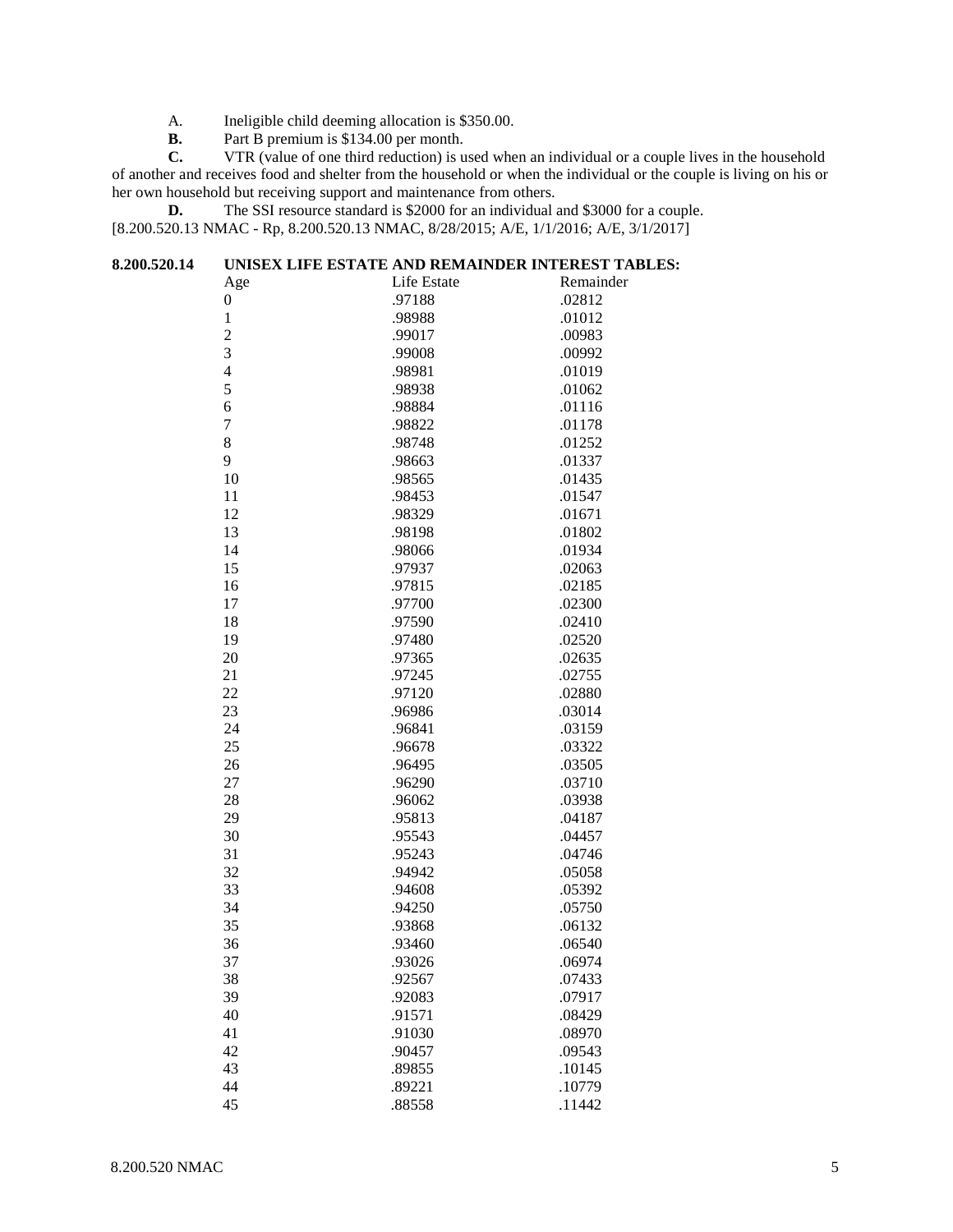| 46  | .87863 | .12137 |
|-----|--------|--------|
| 47  | .87137 | .12863 |
| 48  | .86374 | .13626 |
| 49  | .85578 | .14422 |
| 50  | .84743 | .15257 |
| 51  | .83674 | .16126 |
| 52  | .82969 | .17031 |
| 53  | .82028 | .17972 |
| 54  | .81054 | .18946 |
|     |        |        |
| 55  | .80046 | .19954 |
| 56  | .79006 | .20994 |
| 57  | .77931 | .22069 |
| 58  | .76822 | .23178 |
| 59  | .75675 | .24325 |
| 60  | .74491 | .25509 |
| 61  | .73267 | .26733 |
| 62  | .72002 | .27998 |
| 63  | .70696 | .29304 |
|     |        |        |
| 64  | .69352 | .30648 |
| 65  | .67970 | .32030 |
| 66  | .66551 | .33449 |
| 67  | .65098 | .34902 |
| 68  | .63610 | .36690 |
| 69  | .62086 | .37914 |
| 70  | .60522 | .39478 |
| 71  | .58914 | .41086 |
| 72  | .57261 | .42739 |
| 73  | .55571 | .44429 |
| 74  | .53862 | .46138 |
|     |        |        |
| 75  | .52149 | .47851 |
| 76  | .50441 | .49559 |
| 77  | .48742 | .51258 |
| 78  | .47049 | .52951 |
| 79  | .45357 | .54643 |
| 80  | .43659 | .56341 |
| 81  | .41967 | .58033 |
| 82  | .42095 | .59705 |
| 83  | .38642 | .61358 |
| 84  | 36998  | .63002 |
| 85  | .35359 | .64641 |
|     |        |        |
| 86  | .33764 | .66236 |
| 87  | .32262 | .67738 |
| 88  | .30859 | .69141 |
| 89  | .29526 | .70474 |
| 90  | .28221 | .71779 |
| 91  | .26955 | .73045 |
| 92  | .25771 | .74229 |
| 93  | .24692 | .75308 |
| 94  | .23728 | .76272 |
| 95  | .22887 | .77113 |
|     |        |        |
| 96  | .22181 | .77819 |
| 97  | .21550 | .78450 |
| 98  | .21000 | .79000 |
| 99  | .20486 | .79514 |
| 100 | .19975 | .80025 |
| 101 | .19532 | .80468 |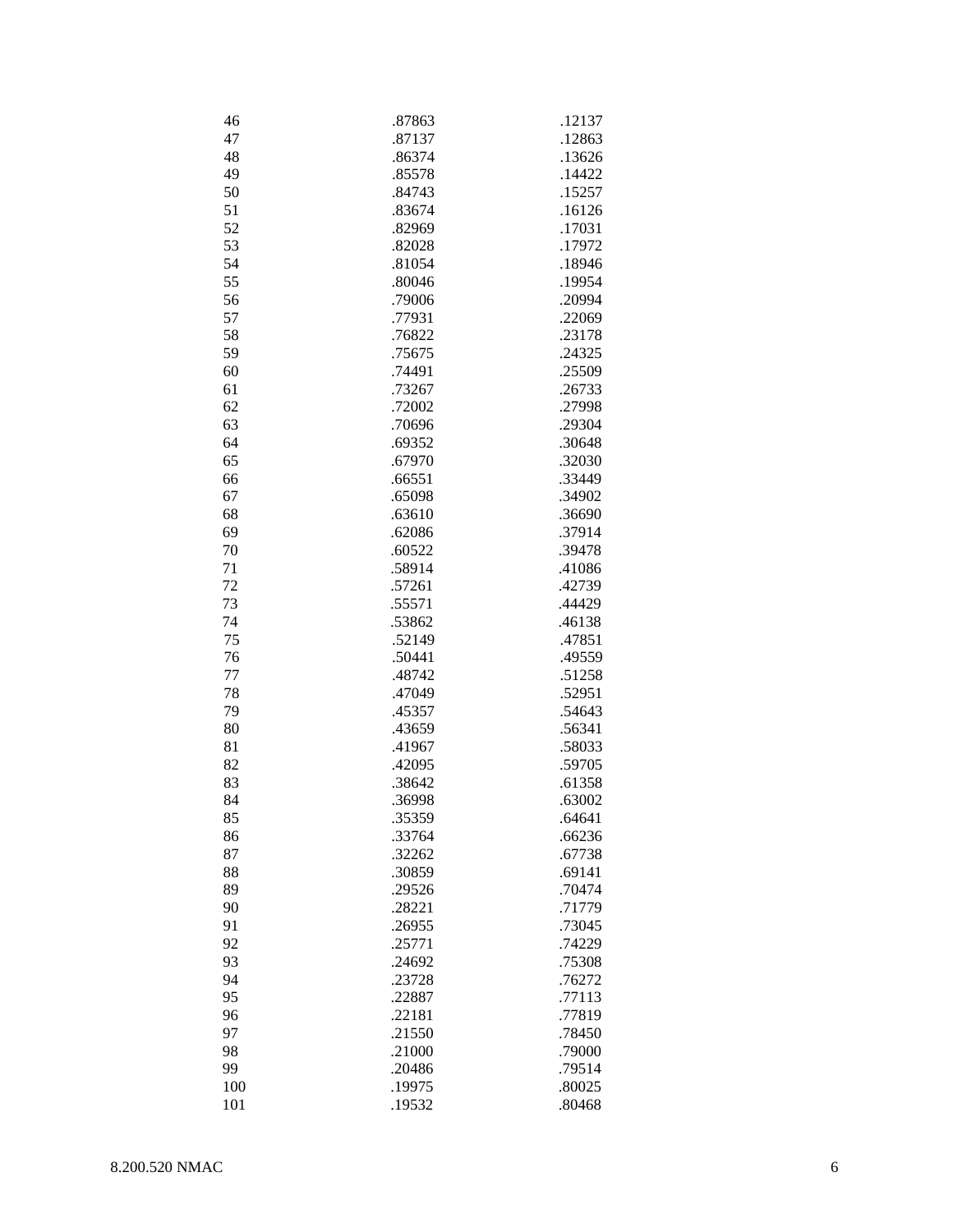| 102 | .19054 | .80946 |
|-----|--------|--------|
| 103 | .18437 | .81563 |
| 104 | .17856 | .82144 |
| 105 | .16962 | .83038 |
| 106 | .15488 | .84512 |
| 107 | .13409 | .86591 |
| 108 | .10068 | .89932 |
| 109 | .04545 | .95455 |

[8.200.520.14 NMAC - Rp, 8.200.520.14 NMAC, 8/28/2015]

#### **8.200.520.15 SUPPLEMENTAL SECURITY INCOME (SSI) LIVING ARRANGEMENTS:**

**A.** Individual living in his or her own household who own or rent:

Payment amount: \$735 Individual

\$1,103 Couple

**B.** Individual receiving support and maintenance payments: For an individual or couple living in his or her own household, but receiving support and maintenance from others (such as food, shelter or clothing), subtract the value of one third reduction (VTR).

Payment amount: \$735 - \$245 = \$490 Individual

 $$1,103 - $368 = $735$  Couple

**C.** Individual or couple living household of another: For an individual or couple living in another

person's household and not contributing his or her pro-rata share of household expenses, subtract the VTR. dividual

|    | Payment amount:                              | $$735 - $245 = 490$ Individual |
|----|----------------------------------------------|--------------------------------|
|    |                                              |                                |
|    |                                              | $$1,103 - $368 = $735$ Couple  |
| D. | Child living in home with his or her parent: |                                |
|    | Payment amount:                              | \$735                          |
| E. | Individual in institution:                   |                                |
|    |                                              |                                |

Payment amount: \$30.00

[8.200.520.15 NMAC - Rp, 8.200.520.15 NMAC, 8/28/2015; A/E, 3/1/2017]

# **8.200.520.16 MAXIMUM COUNTABLE INCOME FOR INSTITUTIONAL CARE MEDICAID AND HOME AND COMMUNITY BASED WAIVER SERVICES (HCBS) CATEGORIES:** Effective January 1,

**2017**, the maximum countable monthly income standard for institutional care medicaid and the home and community based waiver categories is \$2,205.

[8.200.520.16 NMAC - Rp, 8.200.520.16 NMAC, 8/28/2015; A/E, 3/1/2017]

# **8.200.520.17 MAXIMUM COUNTABLE INCOME FOR CHILDREN YOUTH AND FAMILIES**

**(CYFD):** Effective July 1, 1995, the maximum countable monthly income standard for CYFD medicaid is \$231.00. [8.200.520.17 NMAC - Rp, 8.200.520.17 NMAC, 8/28/2015]

#### **8.200.520.18 SSI RELATED CATEGORIES - DEEMING INCOME WHEN AN APPLICANT CHILD IS LIVING WITH INELIGIBLE PARENT:**

- **A.** Monthly computation:
	- (1) total gross unearned income of parent;<br>(2) deduct living allowance for ineligible of
- **(2)** deduct living allowance for ineligible child and SSI-eligible sponsored alien (one half of

the monthly SSI FBR LA code  $A^*$ ) for each ineligible child/SSI-eligible sponsored alien);

- **(3)** subtotal;
- **(4)** deduct \$20.00 general income exclusion 20.00;
- **(5)** unearned income subtotal;
- **(6)** total gross earned income of parent;
- **(7)** deduct any remaining allocation for ineligible child and/or SSI-eligible sponsored alien;

see Paragraph (2) above;

**(8)** subtotal;

**(9)** deduct any remaining portion of the \$20.00 general income exclusion only if not already totally deducted in Paragraph (4) above;

- **(10)** subtotal;
- **(11)** deduct \$65.00; do not apply this deduction if the only income is unearned 65.00;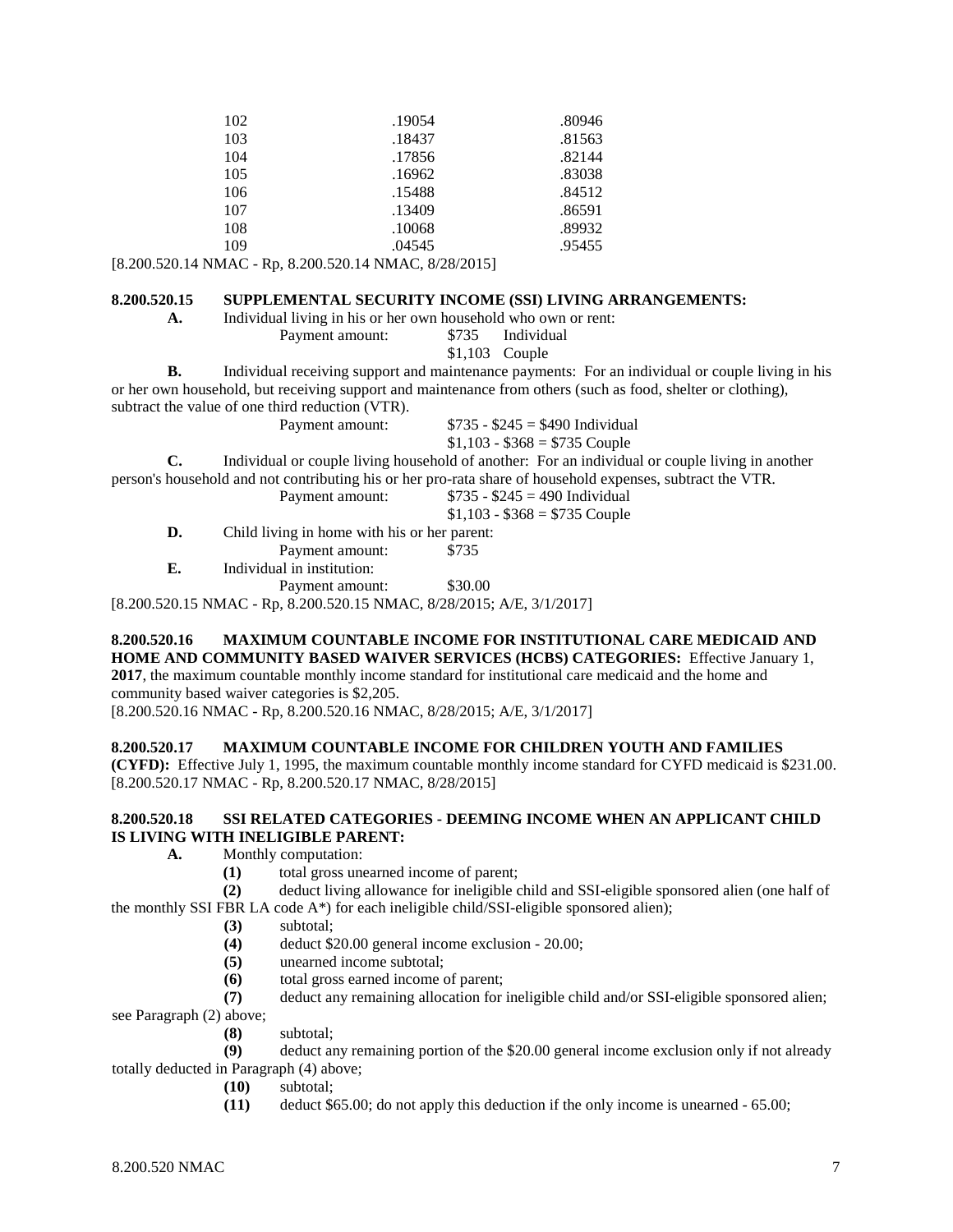- **(12)** subtotal;
- subtract one-half of Paragraph (12); do not apply this deduction if the only income is

unearned;

- **(14)** earned income subtotal;<br>**(15)** total of Paragraph (5) pli
- **(15)** total of Paragraph (5) plus Paragraph (14);
- **(16)** deduct parental allocation (1 parent = SSI FBR for an individual LA code A\*) (2 parents
- $=$  SSI FBR for an eligible couple LA code A\*);

**(17)** income deemed to applicant child; if there is more than one applicant child, divide this amount equally between the children: **\*** LA Code A = the full SSI FBR for an individual or a couple.

**B.** If the deemed income plus the applicant child's separate income exceeds the income standard for an individual, the applicant child is not eligible for that month.

[8.200.520.18 NMAC - Rp, 8.200.520.18 NMAC, 8/28/2015]

#### **8.200.520.19 LIFE EXPECTANCY TABLES: A. Males:**

| д.               | ічаісэ.    |     |            |     |            |
|------------------|------------|-----|------------|-----|------------|
|                  | Life       |     | Life       |     | Life       |
| Age              | expectancy | Age | expectancy | Age | expectancy |
| $\boldsymbol{0}$ | 71.80      | 40  | 35.05      | 80  | 6.98       |
| $\,1$            | 71.53      | 41  | 34.15      | 81  | 6.59       |
| $\overline{c}$   | 70.58      | 42  | 33.26      | 82  | 6.21       |
| 3                | 69.62      | 43  | 32.37      | 83  | 5.85       |
| $\overline{4}$   | 68.65      | 44  | 31.49      | 84  | 5.51       |
| 5                | 67.67      | 45  | 30.61      | 85  | 5.19       |
| $\overline{6}$   | 66.69      | 46  | 29.74      | 86  | 4.89       |
| $\overline{7}$   | 65.71      | 47  | 28.88      | 87  | 4.61       |
| 8                | 64.73      | 48  | 28.02      | 88  | 4.34       |
| 9                | 63.74      | 49  | 27.17      | 89  | 4.09       |
| 10               | 62.75      | 50  | 26.32      | 90  | 3.86       |
| 11               | 61.76      | 51  | 25.48      | 91  | 3.64       |
| 12               | 60.78      | 52  | 24.65      | 92  | 3.43       |
| 13               | 59.79      | 53  | 23.82      | 93  | 3.24       |
| 14               | 58.82      | 54  | 23.01      | 94  | 3.06       |
| 15               | 57.85      | 55  | 22.21      | 95  | 2.90       |
| 16               | 56.91      | 56  | 21.43      | 96  | 2.74       |
| 17               | 55.97      | 57  | 20.66      | 97  | 2.60       |
| 18               | 55.05      | 58  | 19.90      | 98  | 2.47       |
| 19               | 54.13      | 59  | 19.15      | 99  | 2.34       |
| 20               | 53.21      | 60  | 18.42      | 100 | 2.22       |
| 21               | 52.29      | 61  | 17.70      | 101 | 2.11       |
| 22               | 51.38      | 62  | 16.99      | 102 | 1.99       |
| 23               | 50.46      | 63  | 16.30      | 103 | 1.89       |
| 24               | 49.55      | 64  | 15.62      | 104 | 1.78       |
| 25               | 48.63      | 65  | 14.96      | 105 | 1.68       |
| 26               | 47.72      | 66  | 14.32      | 106 | 1.59       |
| 27               | 46.80      | 67  | 13.70      | 107 | 1.50       |
| 28               | 45.88      | 68  | 13.09      | 108 | 1.41       |
| 29               | 44.97      | 69  | 12.50      | 109 | 1.33       |
| 30               | 44.06      | 70  | 11.92      | 110 | 1.25       |
| 31               | 43.15      | 71  | 11.35      | 111 | 1.17       |
| 32               | 42.24      | 72  | 10.80      | 112 | 1.10       |
| 33               | 41.33      | 73  | 10.27      | 113 | 1.02       |
| 34               | 40.23      | 74  | 9.27       | 114 | 0.96       |
| 35               | 39.52      | 75  | 9.24       | 115 | 0.89       |
| 36               | 38.62      | 76  | 8.76       | 116 | 0.83       |
| 37               | 37.73      | 77  | 8.29       | 117 | 0.77       |
| 38               | 36.83      | 78  | 7.83       | 118 | 0.71       |
|                  |            |     |            |     |            |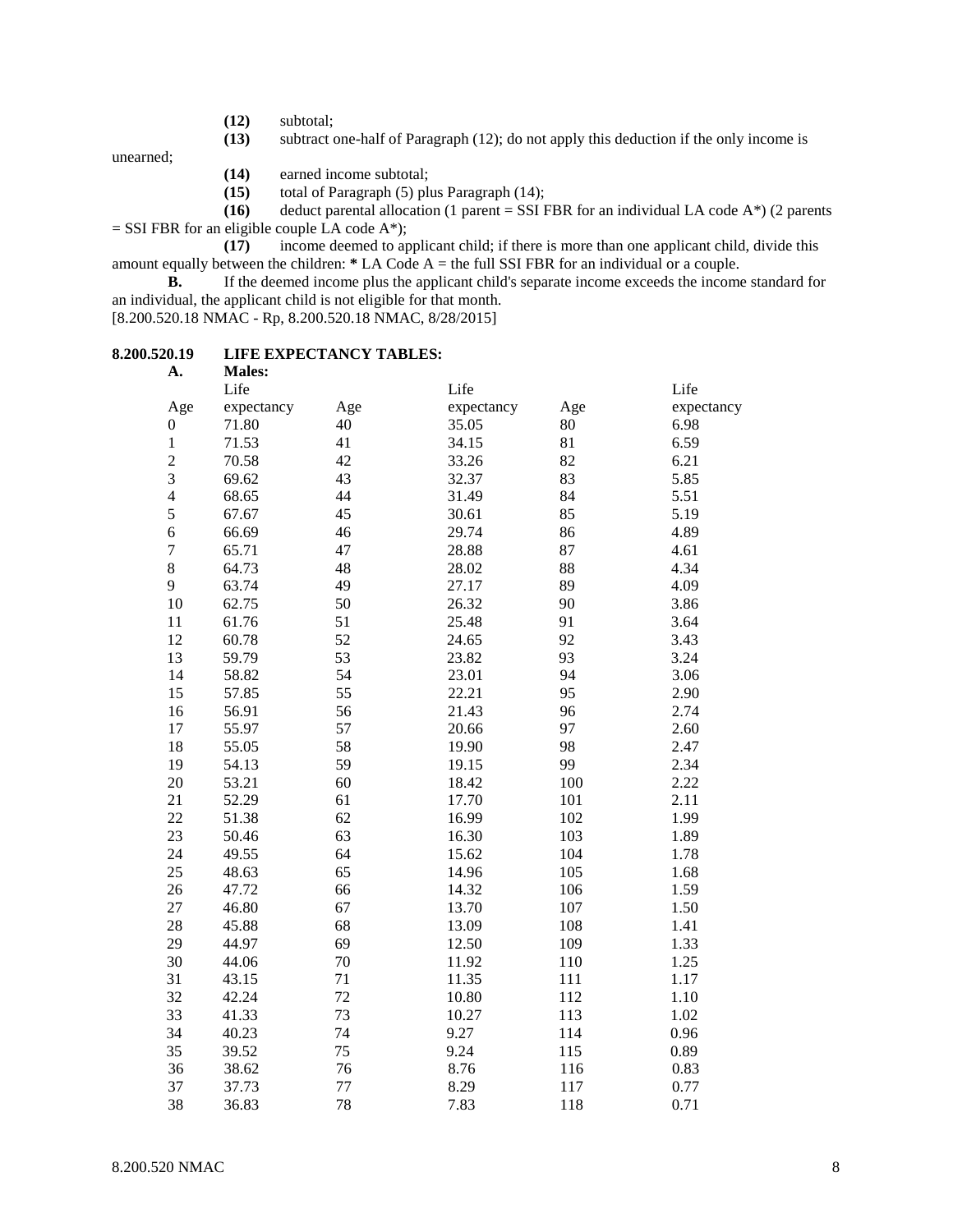| 39<br><b>B.</b>  | 35.94<br><b>Females:</b> | 79  | 7.40       | 119 | 0.66       |
|------------------|--------------------------|-----|------------|-----|------------|
|                  | Life                     |     | Life       |     | Life       |
| Age              | expectancy               | Age | expectancy | Age | expectancy |
| $\boldsymbol{0}$ | 78.79                    | 40  | 40.61      | 80  | 9.11       |
| $\,1$            | 78.42                    | 41  | 39.66      | 81  | 8.58       |
| $\overline{c}$   | 77.48                    | 42  | 38.72      | 82  | 8.06       |
| 3                | 76.51                    | 43  | 37.78      | 83  | 7.56       |
| $\overline{4}$   | 75.54                    | 44  | 36.85      | 84  | 7.08       |
| 5                | 74.56                    | 45  | 35.92      | 85  | 6.63       |
| $\overline{6}$   | 73.57                    | 46  | 35.00      | 86  | 6.20       |
| $\tau$           | 72.59                    | 47  | 34.08      | 87  | 5.79       |
| $\,8\,$          | 71.60                    | 48  | 33.17      | 88  | 5.41       |
| 9                | 70.61                    | 49  | 32.27      | 89  | 5.05       |
| 10               | 69.62                    | 50  | 31.37      | 90  | 4.71       |
| 11               | 68.63                    | 51  | 30.48      | 91  | 4.40       |
| 12               | 67.64                    | 52  | 29.60      | 92  | 4.11       |
| 13               | 66.65                    | 53  | 28.72      | 93  | 3.84       |
| 14               | 65.67                    | 54  | 27.86      | 94  | 3.59       |
| 15               | 64.68                    | 55  | 27.00      | 95  | 3.36       |
| 16               | 63.71                    | 56  | 26.15      | 96  | 3.16       |
| 17               | 62.74                    | 57  | 25.31      | 97  | 2.97       |
| 18               | 61.77                    | 58  | 24.48      | 98  | 2.80       |
| 19               | 60.80                    | 59  | 23.67      | 99  | 2.64       |
| 20               | 59.83                    | 60  | 22.86      | 100 | 2.48       |
| 21               | 58.86                    | 61  | 22.06      | 101 | 2.34       |
| 22               | 57.89                    | 62  | 21.27      | 102 | 2.20       |
| 23               | 56.92                    | 63  | 20.49      | 103 | 2.06       |
| 24               | 55.95                    | 64  | 19.72      | 104 | 1.93       |
| 25               | 54.98                    | 65  | 18.96      | 105 | 1.81       |
| 26               | 54.02                    | 66  | 18.21      | 106 | 1.69       |
| 27               | 53.05                    | 67  | 17.48      | 107 | 1.58       |
| 28               | 52.08                    | 68  | 16.76      | 108 | 1.48       |
| 29               | 51.12                    | 69  | 16.04      | 109 | 1.38       |
| 30               | 50.15                    | 70  | 15.35      | 110 | 1.28       |
| 31               | 49.19                    | 71  | 14.66      | 111 | 1.19       |
| 32               | 48.23                    | 72  | 13.99      | 112 | 1.10       |
| 33               | 47.27                    | 73  | 13.33      | 113 | 1.02       |
| 34               | 46.31                    | 74  | 12.68      | 114 | 0.96       |
| 35               | 45.35                    | 75  | 12.05      | 115 | 0.89       |
| 36               | 44.40                    | 76  | 11.43      | 116 | 0.83       |
| 37               | 43.45                    | 77  | 10.83      | 117 | 0.77       |
| 38               | 42.50                    | 78  | 10.24      | 118 | 0.71       |
| 39               | 41.55                    | 79  | 9.67       | 119 | 0.66       |
|                  |                          |     |            |     |            |

[8.200.520.19 NMAC - Rp, 8.200.520.19 NMAC, 8/28/2015]

# **8.200.520.20 COVERED QUARTER INCOME STANDARD:**

| Calendar Quarter Amount      |
|------------------------------|
| \$1,300 per calendar quarter |
| \$1,260 per calendar quarter |
| \$1,220 per calendar quarter |
| \$1,200 per calendar quarter |
| \$1,160 per calendar quarter |
| \$1,130 per calendar quarter |
| \$1,120 per calendar quarter |
| \$1,120 per calendar quarter |
|                              |